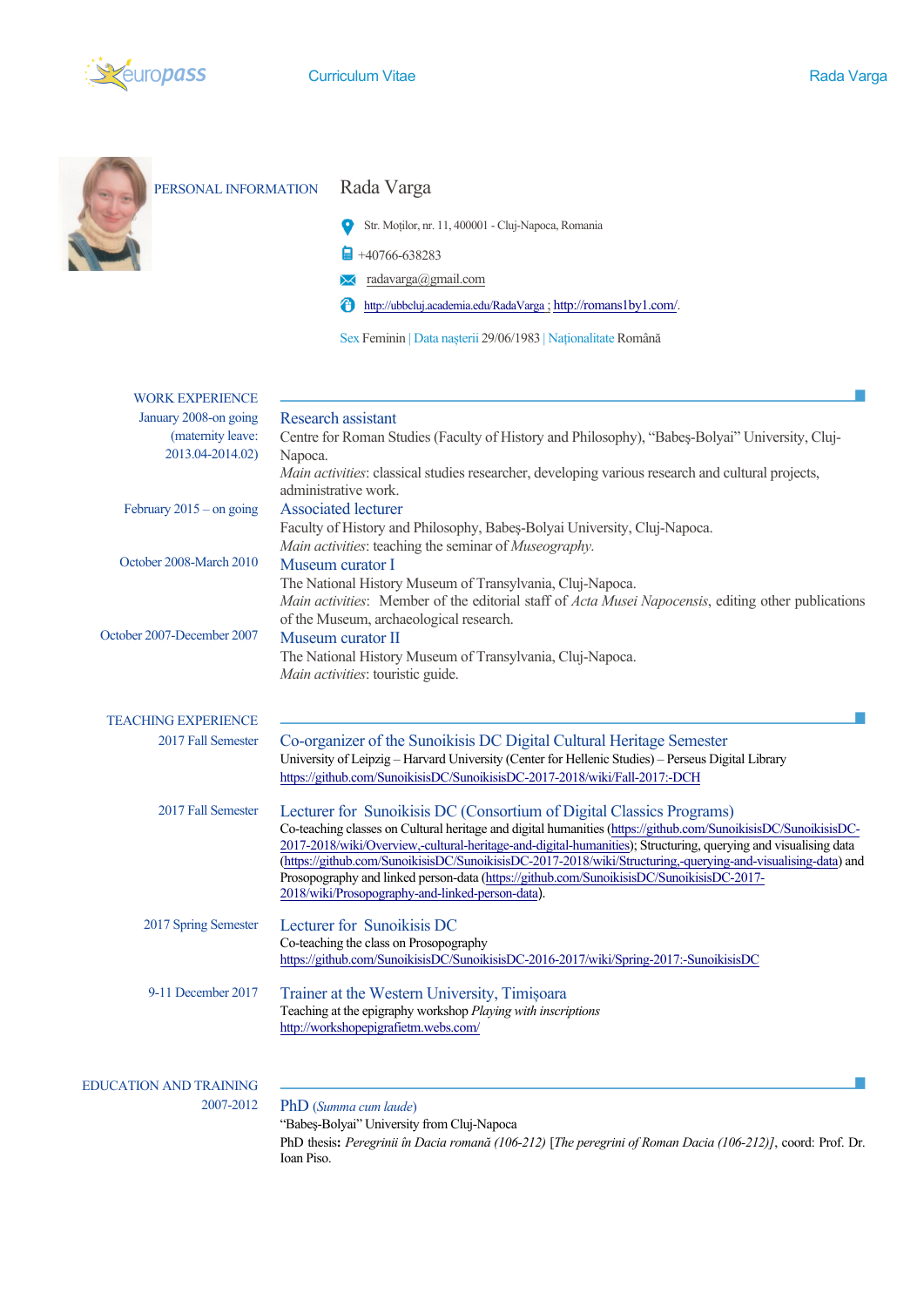

| 2006-2007                              | <b>MA</b><br>"Babes-Bolyai" University from Cluj-Napoca, Faculty of History and Philosophy<br>MA in Classical Antiquity, thesis: Propaganda familială Iulio-Claudiană. Mausoleul lui Augustus [The Julio-<br>Claudian family propaganda. The Mausoleum of Augustus]                               |
|----------------------------------------|---------------------------------------------------------------------------------------------------------------------------------------------------------------------------------------------------------------------------------------------------------------------------------------------------|
| 2002-2006                              | <b>BA</b> ( <i>Valedictorian</i> )<br>"Babes-Bolyai" University from Cluj-Napoca, Faculty of History and Philosophy<br>BA thesis: Manifestări arhitecturale ale cultului imperial roman în provinciile latine [Architectural<br>manifestations of the Roman Imperial cult in the Latin provinces] |
| 1998-2002                              | Bacalaureat diploma<br>"Stefan cel Mare" Highschool, Suceava<br>Modern languages section                                                                                                                                                                                                          |
| <b>OTHER TRAININGS</b><br>October 2017 | EFES training workshop, organized by the University St. Kliment Ohridski, Sofia.<br>https://github.com/EpiDoc/EFES/wiki                                                                                                                                                                           |
| April 2015                             | Epidoc training, organized by the Institute for Classical Studies, University of London (taught by<br>Gabriel<br>Bodard, Charlotte Tupman & Simona Stoyanova)                                                                                                                                     |
| <b>June 2014</b>                       | Training of trainers course (COR 242401), validated by the Romanian Ministry of Labor                                                                                                                                                                                                             |
| December 2010                          | Projects Management course (COR 421919), validated by the Romanian Ministry of Labor                                                                                                                                                                                                              |
| <b>ARCH AND CULTURAL</b>               |                                                                                                                                                                                                                                                                                                   |

| RESEARCH AND CULTURAL<br><b>PROJECTS</b> |                                                                                                                                                                                                                                                                                                                                          |
|------------------------------------------|------------------------------------------------------------------------------------------------------------------------------------------------------------------------------------------------------------------------------------------------------------------------------------------------------------------------------------------|
| October 2015-September 2017              | Project manager<br>Romans 1 by 1. An insight into the population of Roman Dacia and Moesia - TE project, financed by The<br>Romanian Executive Agency for Higher Education, Research, Development and Innovation Funding<br>(UEFISCDI)                                                                                                   |
| August 2008                              | http://romans1by1.com<br>Project manager<br>The peregrine of Roman Dacia – Doctoral Mobilities project, financed by The Romanian National Council for<br>Scientific Research (CNCS)                                                                                                                                                      |
| 2013-2016                                | Post doctoral researcher<br>Europeana network of Ancient Greek and Latin Epigraphy (EAGLE) - CIP project, financed by the European<br>Commission<br>http://www.eagle-network.eu.                                                                                                                                                         |
| July 2017-on going                       | Research assistant<br>Communities, statutes and ideology in Roman Dacia - PCE project, financed by The Romanian Executive<br>Agency for Higher Education, Research, Development and Innovation Funding (UEFISCDI)<br>http://hiphi.ubbcluj.ro/Community-statutes-ideology/                                                                |
| July 2017-on going                       | <b>Research assistant</b><br>Group and individual tragedies in Roman Europe from Augustus to Diocletianus – PCE project, financed by The<br>Romanian Executive Agency for Higher Education, Research, Development and Innovation Funding<br>(UEFISCDI)<br>http://hoardsandtragedies.com/index.html                                       |
| July 2017-on going                       | Research assistant<br>Riverine societies. The dynamics of interaction between Roman culture and regional identities in Dacia and<br>Moesia Inferior - PCE project, financed by The Romanian Executive Agency for Higher Education, Research,<br>Development and Innovation Funding (UEFISCDI)<br>http://history.uaic.ro/research/rivsoc/ |
| 2011-2016                                | <b>Research assistant</b><br>Written heritage of northern Romania - Idei project, financed by The Romanian Executive Agency for Higher<br>Education, Research, Development and Innovation Funding (UEFISCDI)<br>http://hiphi.ubbcluj.ro/written heritage.                                                                                |
| September-November 2015                  | Team member<br>Cu Pietricel ne jucăm și preistorie învățăm (Learning prehistory by playing with Pietricel) – cultural project<br>financed by The Administration of the National Cultural Fund (AFCN)                                                                                                                                     |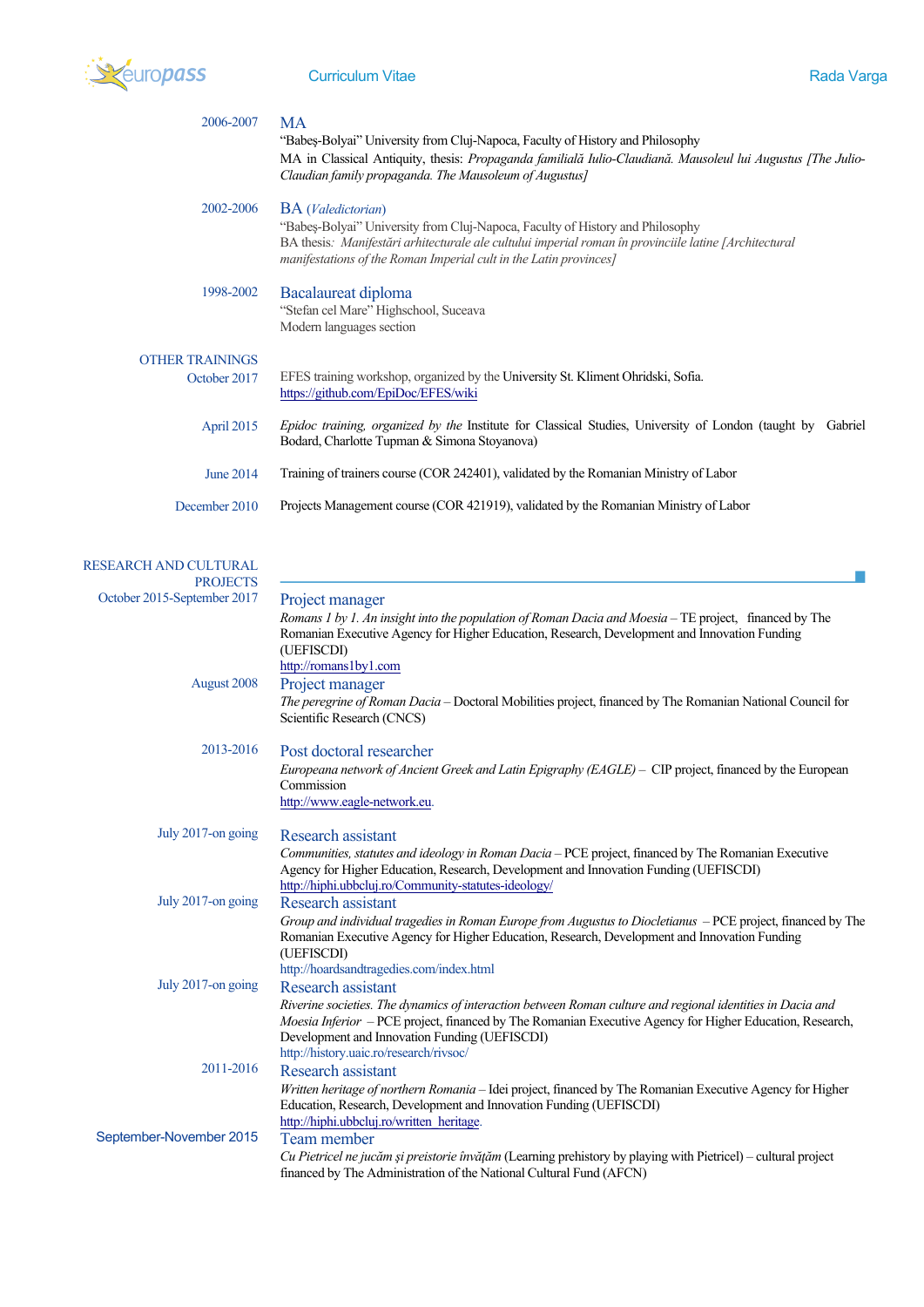

## Curriculum Vitae **Rada Varga**

| 2013                       | Volunteer collaborator (Latin-English translations)                                                                                                                                                                                                         |
|----------------------------|-------------------------------------------------------------------------------------------------------------------------------------------------------------------------------------------------------------------------------------------------------------|
|                            | On-line Papyri project http://papyri.info)                                                                                                                                                                                                                  |
| September-October 2011     | Team member                                                                                                                                                                                                                                                 |
|                            | Palatul guvernatorului Daciei romane de la Apulum. O redescoperire a patrimoniului (The seat of Roman<br>Dacia's governor from Apulum. Rediscovering the heritage) -cultural project financed by The Administration of<br>the National Cultural Fund (AFCN) |
| September 2007-August 2009 | Research assistant                                                                                                                                                                                                                                          |
|                            | <i>Harta geofizică a siturilor romane de pe teritoriul Daciei</i> (The geophysical map of the Roman sites from Dacia)–<br>Parteneriate project, financed by The Romanian National Council for Projects Management (CNMP)                                    |
| September 2006-August 2008 | <b>Research assistant</b>                                                                                                                                                                                                                                   |
|                            | Integrarea spațiului actual al României în civilizația romană antică (Integrating Romania's present territory into<br>the ancient Roman civilization) - CEEX project, financed by the Romanian National Authority for Scientific<br>Research (ANCS)         |
|                            |                                                                                                                                                                                                                                                             |

SCHOLARSHIPS/FELLOWSHIPS September 2014-August 2015 March 2014

March 2015-February 2016 Postdoctoral Stipend financed by the Fritz Thyssen Stiftung Post doctoral fellowship, *Babeș-Bolyai* University, POSDRU financing Residential scholarship of the Fondation Hardt (Vandoeuvre, CH) August-October 2011 DAAD Doctoral Scholarship at the Kommission für Alte Geschichte und Epigraphik (München, DE) PhD Scholarship offered by The Romanian National Council for Scientific Research (CNCS) (BD\_401/2008)

## MEMBER OF SCIENTIFICAL/PROFESSIONAL ORGANIZATIONS

Member of Association Internationale d'Épigraphie Grecque et Latine - A.I.E.G.L. Member of Laboratorio di studi e ricerche sulle Antiche province Danubiane - LAD (Ferrara). Registerd in the Romanian Archaeologists' Register, as an Expert (highest level of qualification according to Romanian law), code AM-E-864.

## PERSONAL SKILLS

Mother tongue Romanian

| Other language(s) | <b>UNDERSTANDING</b> |                | <b>SPEAKING</b>    |           | <b>WRITING</b> |
|-------------------|----------------------|----------------|--------------------|-----------|----------------|
|                   | Listening            | Reading        | Spoken interaction | Listening | Reading        |
| English           | C2                   | C2             | C <sub>2</sub>     | C2        | C <sub>2</sub> |
| Spanish           | C2                   | C <sub>2</sub> | C <sub>2</sub>     | C2        | C <sub>2</sub> |
| French            | B1                   | C1             | B1                 | B1        | C1             |
| German            | B1                   | B2             | A2                 | B1        | B2             |